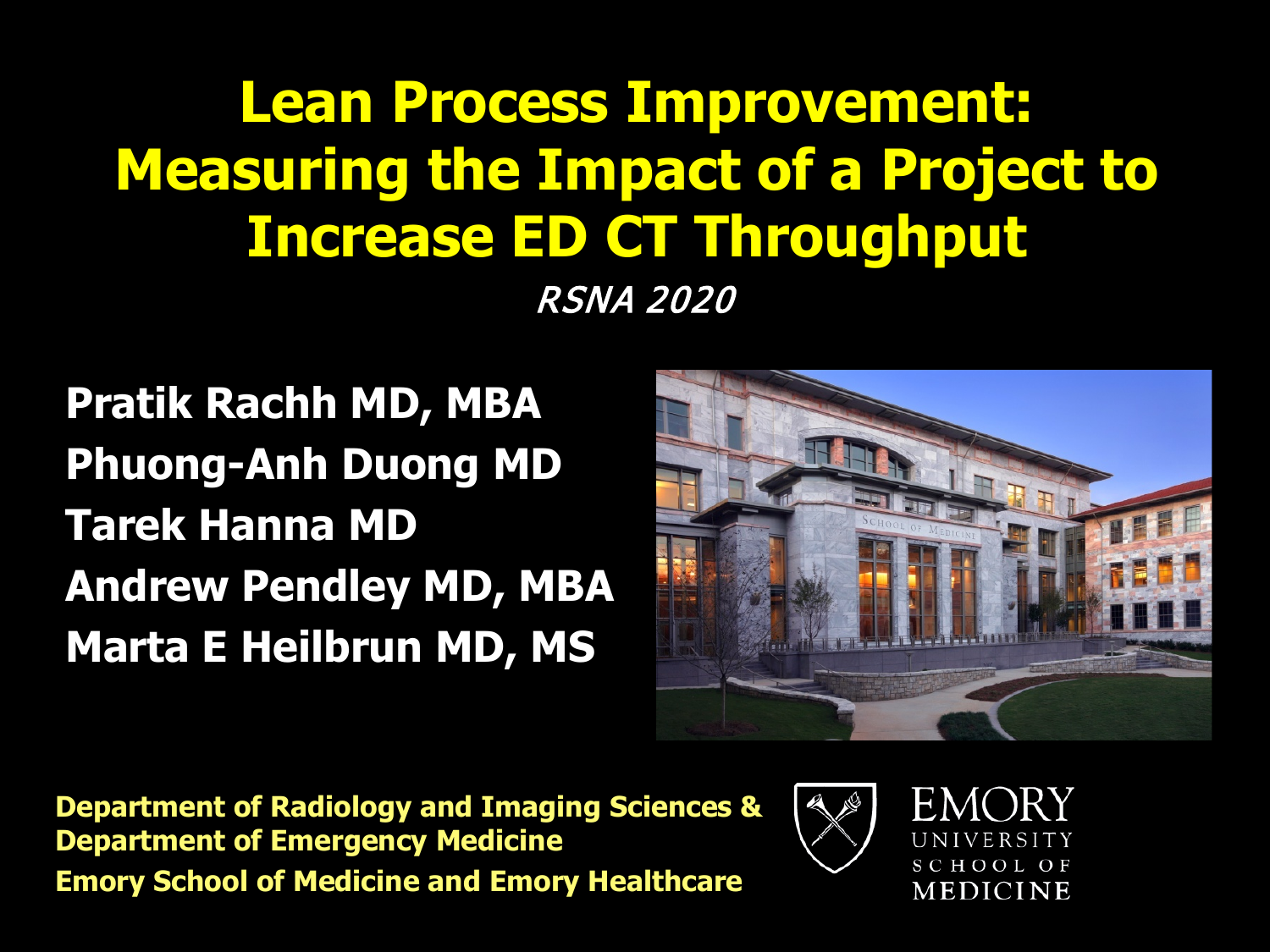# **Background**



**Radiology and ED teams partnered on a LEAN process improvement project to reduce turnaround time (order to complete) for ED CT exams**



**Project Goal: Improve frequency of CT acquisitions (order to exam complete) obtained in under 120 minutes by 10%, from a baseline of 61% to 71% by March 2019**



**7 counter measures were instituted over 12 months**

**Here we describe our methodology to quantify tangible project outcomes from 2 of the 7 counter measures**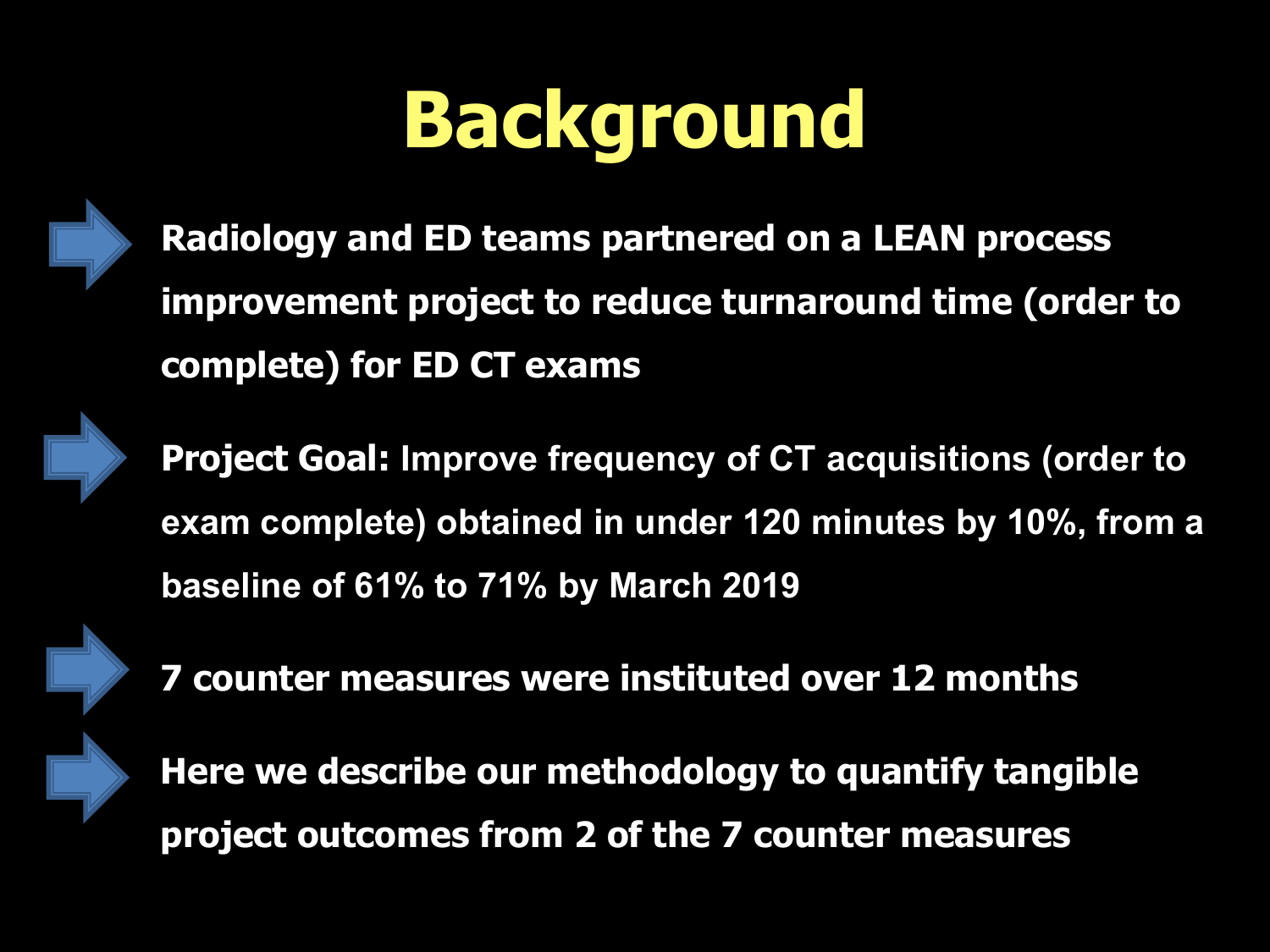### **RSNA 2019 Poster**  $\Rightarrow$  Focused on demonstrating improvements in process metrics



### **RSNA 2020 Poster**  $\Rightarrow$  Showcases model for demonstrating

### outcomes metrics in Confirmed State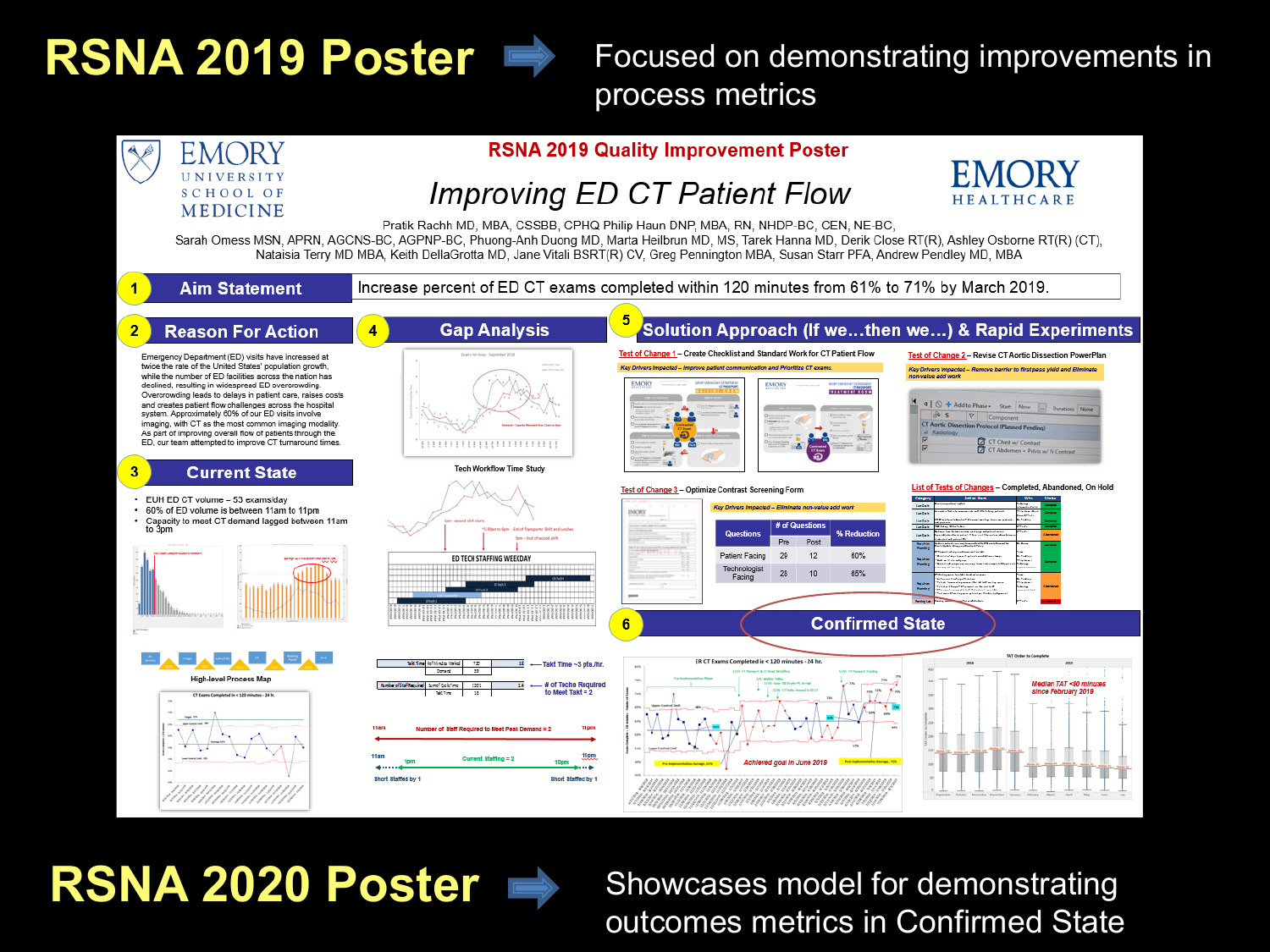# **MODEL FOR MEASURING PROCESS OUTCOMES**

#### **STEP 1: Calculate Time Saved for One Cycle**

Time Saved for One Process Cycle

 $=$  Time to Complete New Process  $-$  Time to Complete Prior Process

#### **STEP 2: Calculate Time Saved Per Day**

Time Saved Per Day

 $=$  Time Saved for One Process Cycle X Number of Times Process Performed in a Day

#### **STEP 3: Calculate Time Saved Per Month or Quarter or Year**

Time Saved in a Month or Quarter or Year

 $=$  Time Saved Per Day X Number of Days in a Month or Quarter or Year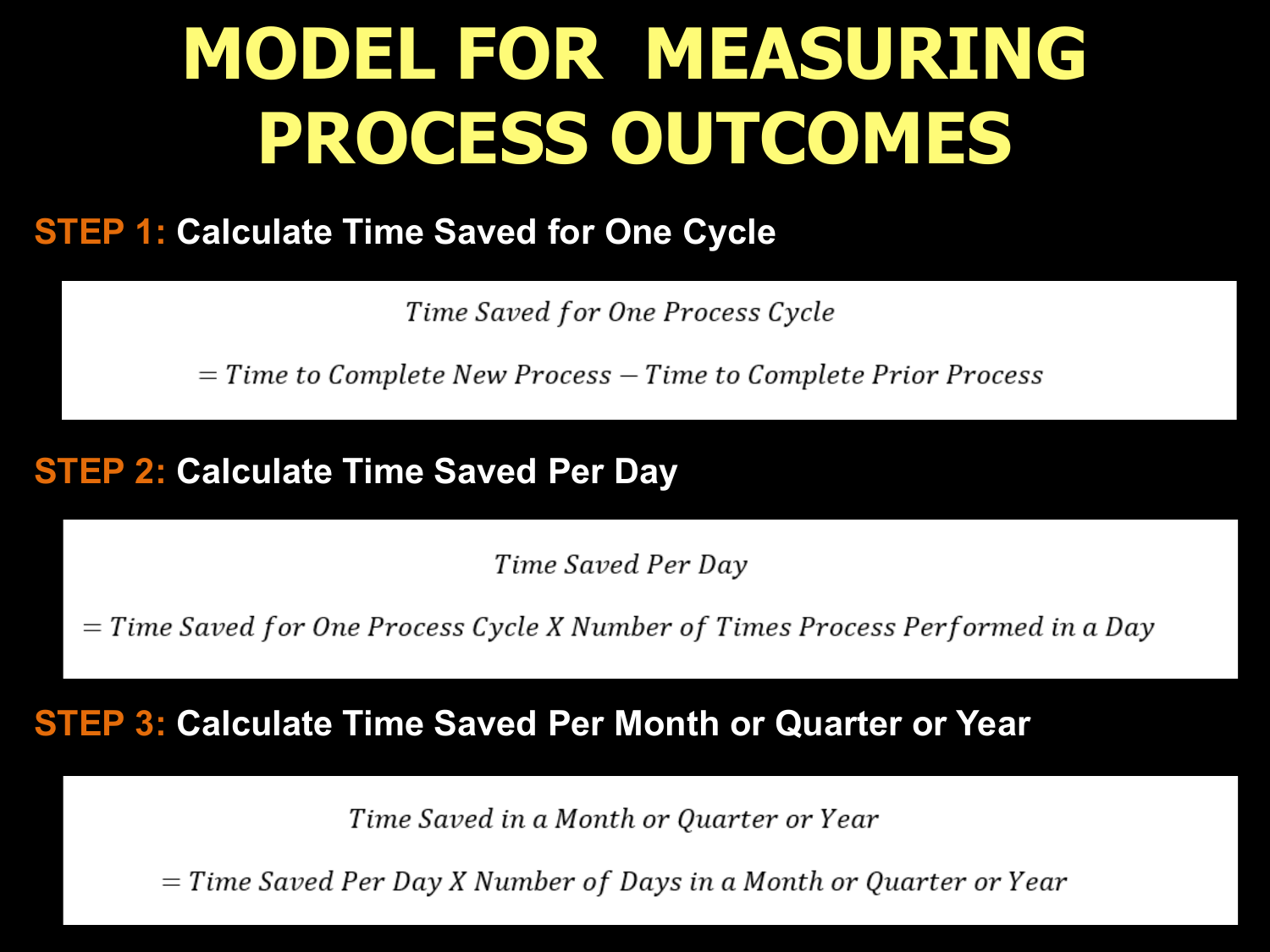# **LEAN STRATEGIES LEVERAGED**

### REDUCE "WASTE"

#### **CT Contrast Screening Form**

- Form had multiple redundant and non-actionable questions
- Took long to complete

**Counter Measure #1**: Update CT Contrast Screening Form

#### **ED CTA Aortic Dissection Order**

PROCESSES

- Did not match Radiology CT protocol
- Exams ordered incorrectly and had to be corrected / re-ordered

**Counter Measure #2:** Update CTA Aortic Dissection Order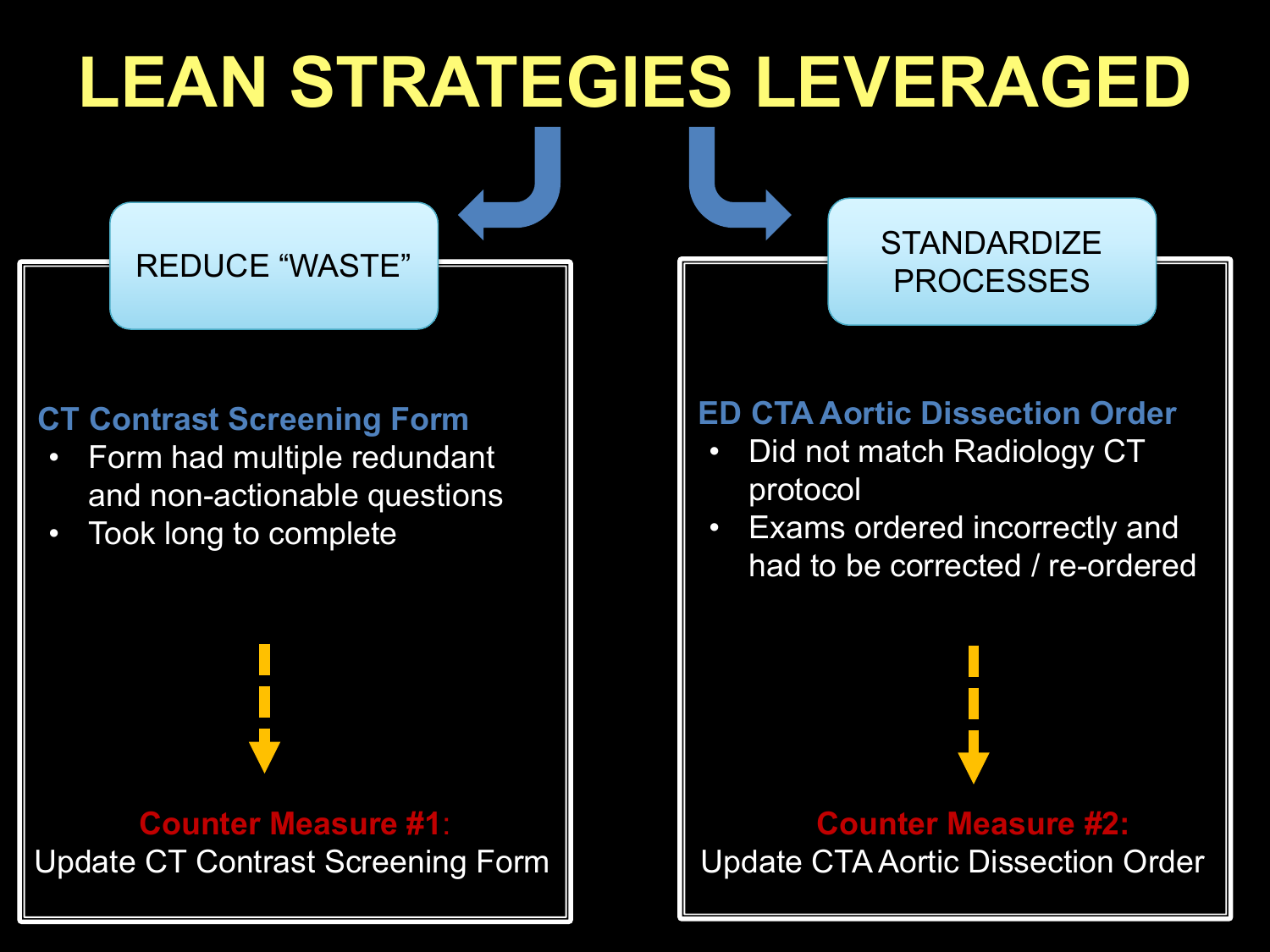### **COUNTER MEASURE #1 UPDATE CT CONTRAST SCREENING FORM**

#### *Previous* CT Contrast Screening Form *New* CT Contrast Screening Form

| EMORY<br><b>HEALTHCARE</b><br>Contrast Screening Form<br>Page 1 of 2<br>Time:<br>Tres.<br>$\square$ No<br>O Yes<br><b>O</b> <sub>No</sub><br>O Yes<br><b>D</b> No<br>Methyprednisolone)<br>O'res<br><b>DINO</b><br>Section B (Do not fill out if you are in the ED or currently admitted to the hospital)<br>Tes.<br><b>O</b> <sub>No</sub><br>Tres.<br><b>D</b> No<br><b>D</b> Yet<br>ONO<br><b>D</b> No<br>Tres.<br><b>O</b> <sub>No</sub><br>O Yes<br>$\square$ No<br>O Yes<br><b>D</b> Yet<br>ONO<br>Are you taking metformin? (below is a list drugs containing metformin)*<br>Tres DNo<br>Date |                                                                                                                                                                                                       |                |
|------------------------------------------------------------------------------------------------------------------------------------------------------------------------------------------------------------------------------------------------------------------------------------------------------------------------------------------------------------------------------------------------------------------------------------------------------------------------------------------------------------------------------------------------------------------------------------------------------|-------------------------------------------------------------------------------------------------------------------------------------------------------------------------------------------------------|----------------|
|                                                                                                                                                                                                                                                                                                                                                                                                                                                                                                                                                                                                      |                                                                                                                                                                                                       |                |
|                                                                                                                                                                                                                                                                                                                                                                                                                                                                                                                                                                                                      |                                                                                                                                                                                                       |                |
|                                                                                                                                                                                                                                                                                                                                                                                                                                                                                                                                                                                                      |                                                                                                                                                                                                       |                |
|                                                                                                                                                                                                                                                                                                                                                                                                                                                                                                                                                                                                      | Date: $\frac{1}{2}$                                                                                                                                                                                   |                |
|                                                                                                                                                                                                                                                                                                                                                                                                                                                                                                                                                                                                      | Patient Section: PLEASE ANSWER THE FOLLOWING:                                                                                                                                                         |                |
|                                                                                                                                                                                                                                                                                                                                                                                                                                                                                                                                                                                                      | Section A (All Patients/Guardians)                                                                                                                                                                    |                |
|                                                                                                                                                                                                                                                                                                                                                                                                                                                                                                                                                                                                      | Have you had intravenous contrast (dye with iodine)?                                                                                                                                                  |                |
|                                                                                                                                                                                                                                                                                                                                                                                                                                                                                                                                                                                                      | Have you had a problem with intravenous contrast (dye with iodine)?                                                                                                                                   |                |
|                                                                                                                                                                                                                                                                                                                                                                                                                                                                                                                                                                                                      | Did you take medication in preparation for your scan today? (i.e. Prednisone or                                                                                                                       |                |
|                                                                                                                                                                                                                                                                                                                                                                                                                                                                                                                                                                                                      | Do you have thyroid cancer?                                                                                                                                                                           |                |
|                                                                                                                                                                                                                                                                                                                                                                                                                                                                                                                                                                                                      |                                                                                                                                                                                                       |                |
|                                                                                                                                                                                                                                                                                                                                                                                                                                                                                                                                                                                                      |                                                                                                                                                                                                       |                |
|                                                                                                                                                                                                                                                                                                                                                                                                                                                                                                                                                                                                      | DO YOU HAVE ANY OF THE FOLLOWING:                                                                                                                                                                     |                |
|                                                                                                                                                                                                                                                                                                                                                                                                                                                                                                                                                                                                      | Currently on dialysis?                                                                                                                                                                                |                |
|                                                                                                                                                                                                                                                                                                                                                                                                                                                                                                                                                                                                      | Kidney disease?                                                                                                                                                                                       |                |
|                                                                                                                                                                                                                                                                                                                                                                                                                                                                                                                                                                                                      | Kidney surgery/transplant?                                                                                                                                                                            |                |
|                                                                                                                                                                                                                                                                                                                                                                                                                                                                                                                                                                                                      | Single Kidney?                                                                                                                                                                                        |                |
|                                                                                                                                                                                                                                                                                                                                                                                                                                                                                                                                                                                                      | Kidney cancer?                                                                                                                                                                                        |                |
|                                                                                                                                                                                                                                                                                                                                                                                                                                                                                                                                                                                                      | High blood pressure?                                                                                                                                                                                  |                |
|                                                                                                                                                                                                                                                                                                                                                                                                                                                                                                                                                                                                      | Disbetes?                                                                                                                                                                                             |                |
|                                                                                                                                                                                                                                                                                                                                                                                                                                                                                                                                                                                                      | *Metformin containing drugs: Glucophage, Glumetza, Fortamet, Glucophage XR,<br>Glucovance, Diofen, ActoPlus Met, ActoPlus Met XR, PrandiMet, Avandamet,<br>Kombiglyze, Kombiglyze XR, Janumet, Riomet |                |
|                                                                                                                                                                                                                                                                                                                                                                                                                                                                                                                                                                                                      | Patient/Guardian Signature                                                                                                                                                                            |                |
|                                                                                                                                                                                                                                                                                                                                                                                                                                                                                                                                                                                                      |                                                                                                                                                                                                       |                |
|                                                                                                                                                                                                                                                                                                                                                                                                                                                                                                                                                                                                      |                                                                                                                                                                                                       |                |
|                                                                                                                                                                                                                                                                                                                                                                                                                                                                                                                                                                                                      |                                                                                                                                                                                                       |                |
|                                                                                                                                                                                                                                                                                                                                                                                                                                                                                                                                                                                                      |                                                                                                                                                                                                       | MISC86462 R11P |
| Confineed on Page 2                                                                                                                                                                                                                                                                                                                                                                                                                                                                                                                                                                                  |                                                                                                                                                                                                       |                |
|                                                                                                                                                                                                                                                                                                                                                                                                                                                                                                                                                                                                      |                                                                                                                                                                                                       |                |
|                                                                                                                                                                                                                                                                                                                                                                                                                                                                                                                                                                                                      |                                                                                                                                                                                                       |                |
|                                                                                                                                                                                                                                                                                                                                                                                                                                                                                                                                                                                                      |                                                                                                                                                                                                       |                |
|                                                                                                                                                                                                                                                                                                                                                                                                                                                                                                                                                                                                      | <b>Time to Complete Contrast</b>                                                                                                                                                                      |                |

**Screening - Before**

1 minute 45 seconds

2 minutes 53 seconds

2 minutes 41 seconds

1 minute 28 seconds

1 minute 35 seconds

2 minutes 10 seconds

**Average: 2 minutes 5 seconds**

| <b>EALTHCARE</b>                                                                                                                                                                                   | Department of Radiology and Imaging Bolenecy<br>Contrast Screening Form |
|----------------------------------------------------------------------------------------------------------------------------------------------------------------------------------------------------|-------------------------------------------------------------------------|
| <b>Patient Information</b>                                                                                                                                                                         | <b>Personn Sticker</b>                                                  |
| Printillamo                                                                                                                                                                                        |                                                                         |
| ы<br>DOB                                                                                                                                                                                           |                                                                         |
| MRN                                                                                                                                                                                                |                                                                         |
| EMP:                                                                                                                                                                                               |                                                                         |
| Patient Section: PLEASE ANSWER THE FOLLOWING:                                                                                                                                                      |                                                                         |
| Section A (All Patients/Guardians)                                                                                                                                                                 |                                                                         |
| Here you had intravenous contrast (dyel?                                                                                                                                                           | [] Yes [] No                                                            |
| Have you had a problem with intraverous contrast (dye)?                                                                                                                                            | □ Yes □ No                                                              |
| Did you take medication in preparation for your scan today? (i.e. Prechisere or<br>Methypredmocione)                                                                                               | T Yes E No                                                              |
| De you have thy told cancer?                                                                                                                                                                       | Li Yes 11 No.                                                           |
|                                                                                                                                                                                                    |                                                                         |
| Section B (Do not fill out if you are in the ED or currently admitted to the hospital)                                                                                                             |                                                                         |
| DO YOU HAVE ANY OF THE FOLLOWING:                                                                                                                                                                  |                                                                         |
| Currently an disiyate?                                                                                                                                                                             | [1 Yes 11 No                                                            |
| Kicher daesas?                                                                                                                                                                                     | [1 Yes (1 No                                                            |
| Kkinsy surgery/transplant?                                                                                                                                                                         | Li Yes Li No.                                                           |
|                                                                                                                                                                                                    | LI Yes 11 No.                                                           |
|                                                                                                                                                                                                    |                                                                         |
| Single Kigney's<br>Kidney canter?                                                                                                                                                                  | [] You (1.780)                                                          |
| Diabates?<br>Are you taking methods in 2 do ow is a list cities containing methods?"                                                                                                               | [] Yee 1] No.                                                           |
| *Metkenin containing drugs: Glucophage. Glumetza, Fortamel, Glucophage XR,<br>Gluoyanoe, Elefan, AziaPias Mel, Adal Tas Mel XR, PrandMel, Avendamel,<br>Kentsglasv. Kontsglasv.XR, Janumet. Riunet | Li Yes 1.1 746                                                          |
| Patient/Cuscolar: Signature<br>Dife                                                                                                                                                                |                                                                         |
|                                                                                                                                                                                                    |                                                                         |
|                                                                                                                                                                                                    |                                                                         |
| <b>Time to Complete Contrast</b><br><b>Screening - After</b>                                                                                                                                       |                                                                         |
| 47 seconds                                                                                                                                                                                         |                                                                         |

40 seconds

45 seconds

47 seconds

41 seconds

**Average: 43 seconds**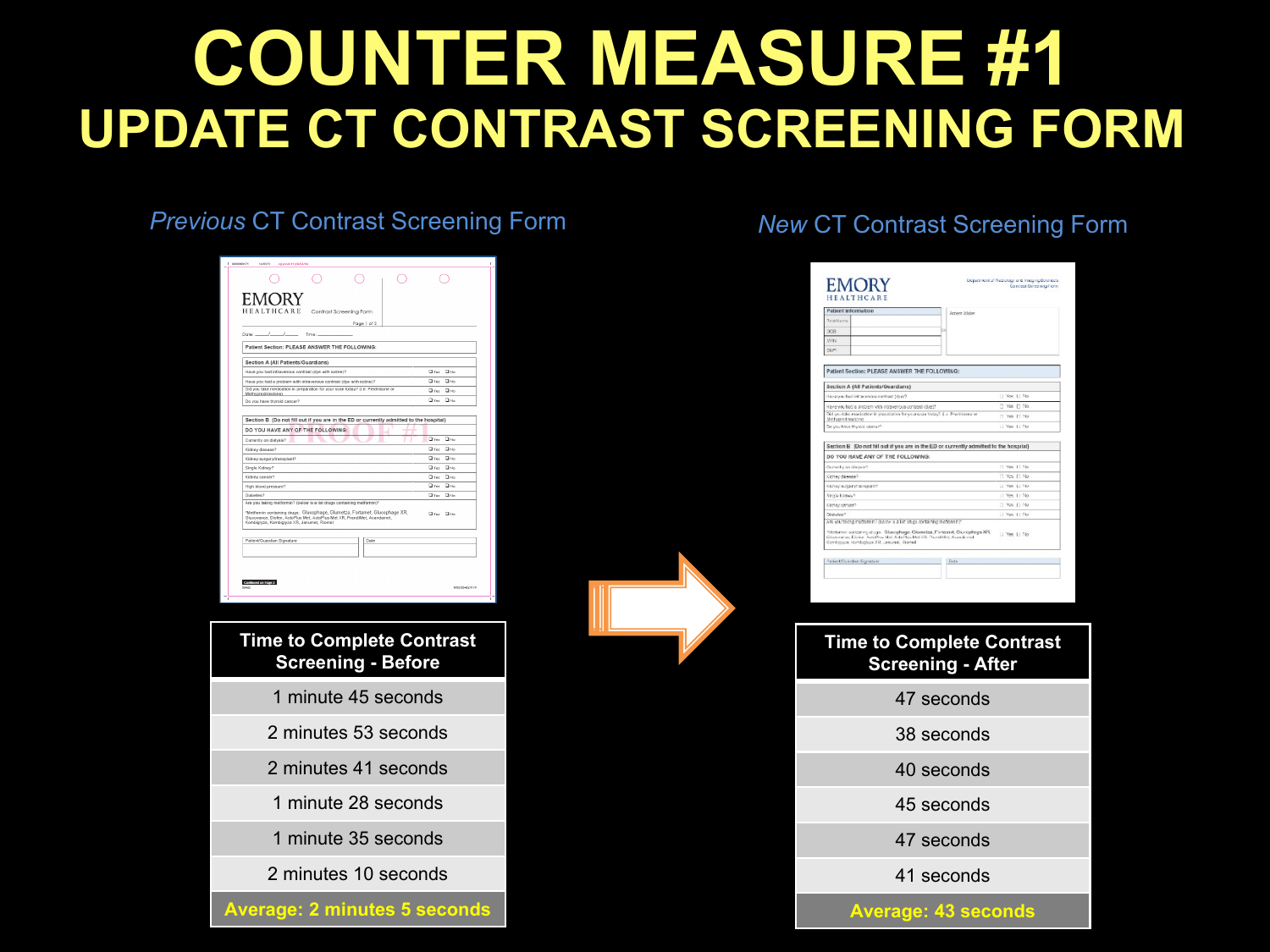### **COUNTER MEASURE #1 UPDATE CT CONTRAST SCREENING FORM**

Previous CT Contrast Screening Form

57 redundant and nonactionable questions

125 seconds to complete

New CT Contrast Screening Form

22 actionable questions

43 seconds to complete

### **Improvement**



61% reduction in questions

82 seconds saved per screening form

### MEASURING OUTCOME

82 seconds saved per screening form









12 months 212 hours saved OR 5.3 weeks of full-time technologist hours saved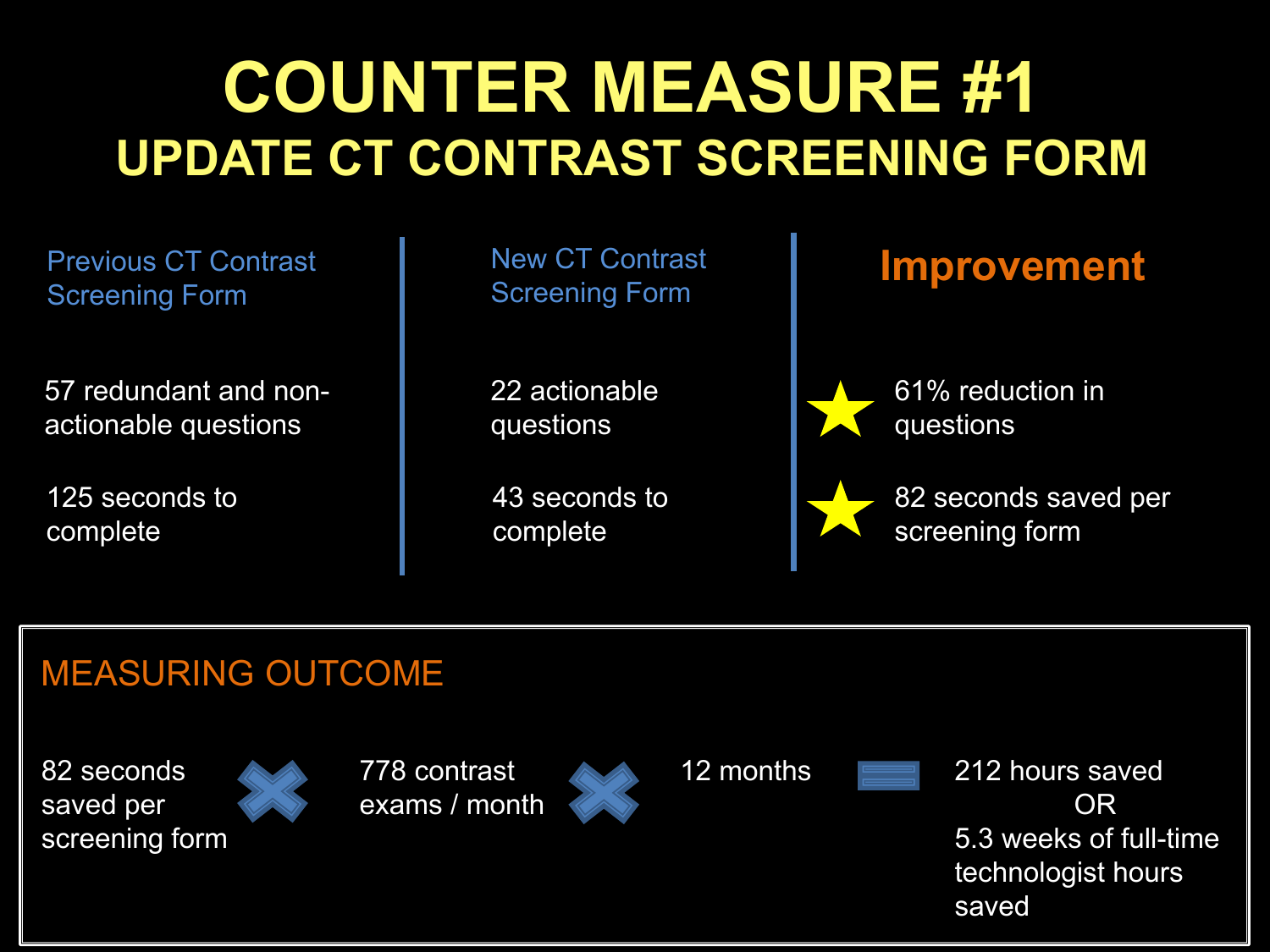## **COUNTER MEASURE #2 UPDATE CTA AORTIC DISSECTION PROTOCOL**

#### Previous ED CTA Aortic Dissection Order



4 minutes to cancel incorrect exam, request ordering provider to enter new order, and process new order

#### New ED CTA Aortic Dissection Order



Exams are ordered appropriately



4 minutes saved per exam

### MEASURING OUTCOME

4 minutes saved per exam







4 quarters **Figure 1.56 hours saved** OR 1.4 weeks of full-time technologist hours saved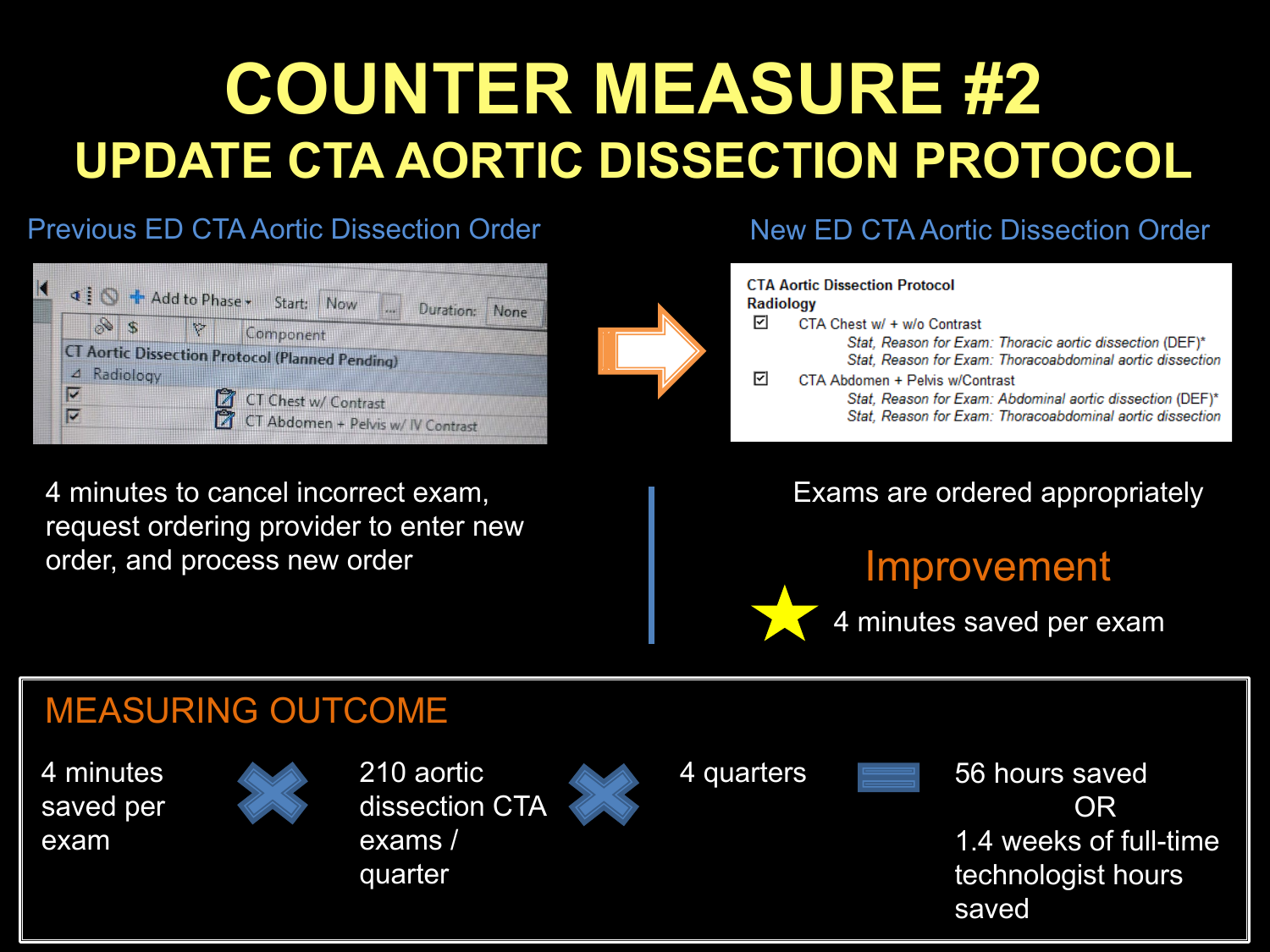# **AGGREGATED OUTCOME**

New CT Contrast Screening Form

### ANNUAL TIME SAVED

212 hours / 5.3 weeks of full-time technologist hours

New ED CTA Aortic Dissection Order

56 hours saved / 1.4 weeks of full-time technologist hours

Cumulative Time Saved From 2 Countermeasures 267 hours / 6.7 weeks of full-time technologist hours